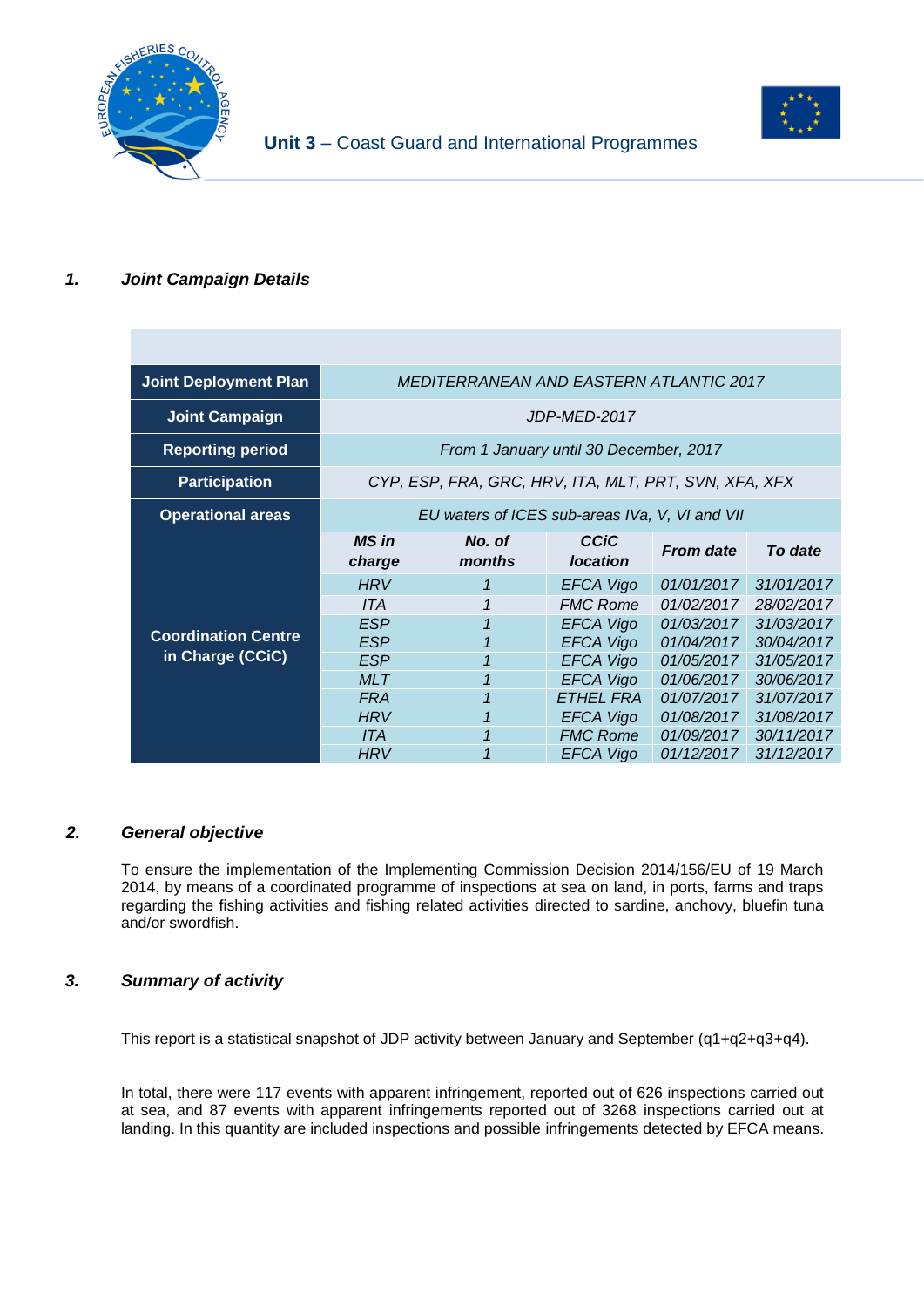### *MED JDP ASSETS ACTIVITY RECORD WITHIN THE PERIOD JANUARY-DECEMBER, 2017*

| <b>A - DEPLOYED CONTROL MEANS</b> |             |                 |                                |                    |                           |                    |
|-----------------------------------|-------------|-----------------|--------------------------------|--------------------|---------------------------|--------------------|
|                                   | <b>FPV</b>  | <b>Aircraft</b> | <b>Exchanges of Inspectors</b> |                    |                           |                    |
|                                   | Days at sea |                 | Joint Teams at sea             |                    | <b>Mixed Teams ashore</b> |                    |
| <b>MS</b>                         |             | No of Flights   | Man-days<br>Deployed           | Man-days<br>Hosted | Man-days<br>Deployed      | Man-days<br>Hosted |
| <b>TOTALS</b>                     | 290         | 53              | 75                             | 75                 | 125                       | 125                |
| XFA*                              | 150         | 53              |                                | 250                | $\blacksquare$            |                    |
| XFX**<br>$+$ $   +$               | 181         | 237             |                                |                    | ۰                         |                    |

\*EFCA \*\*FRONTEX

| <b>B-RESULTS OF SIGHTING ACTIVITIES CARRIED OUT</b> |                                  |                    |                 |     |      |  |
|-----------------------------------------------------|----------------------------------|--------------------|-----------------|-----|------|--|
| <b>SIGHTINGS</b>                                    |                                  |                    | <b>Total MS</b> | XFA | XFX  |  |
|                                                     | Air                              | Sightings reported | 165             | 462 | 636  |  |
| SIGHTINGS                                           | Sea                              | Sightings reported | 492             | 245 | 387  |  |
|                                                     | <b>Total number of sightings</b> |                    | 657             | 707 | 1023 |  |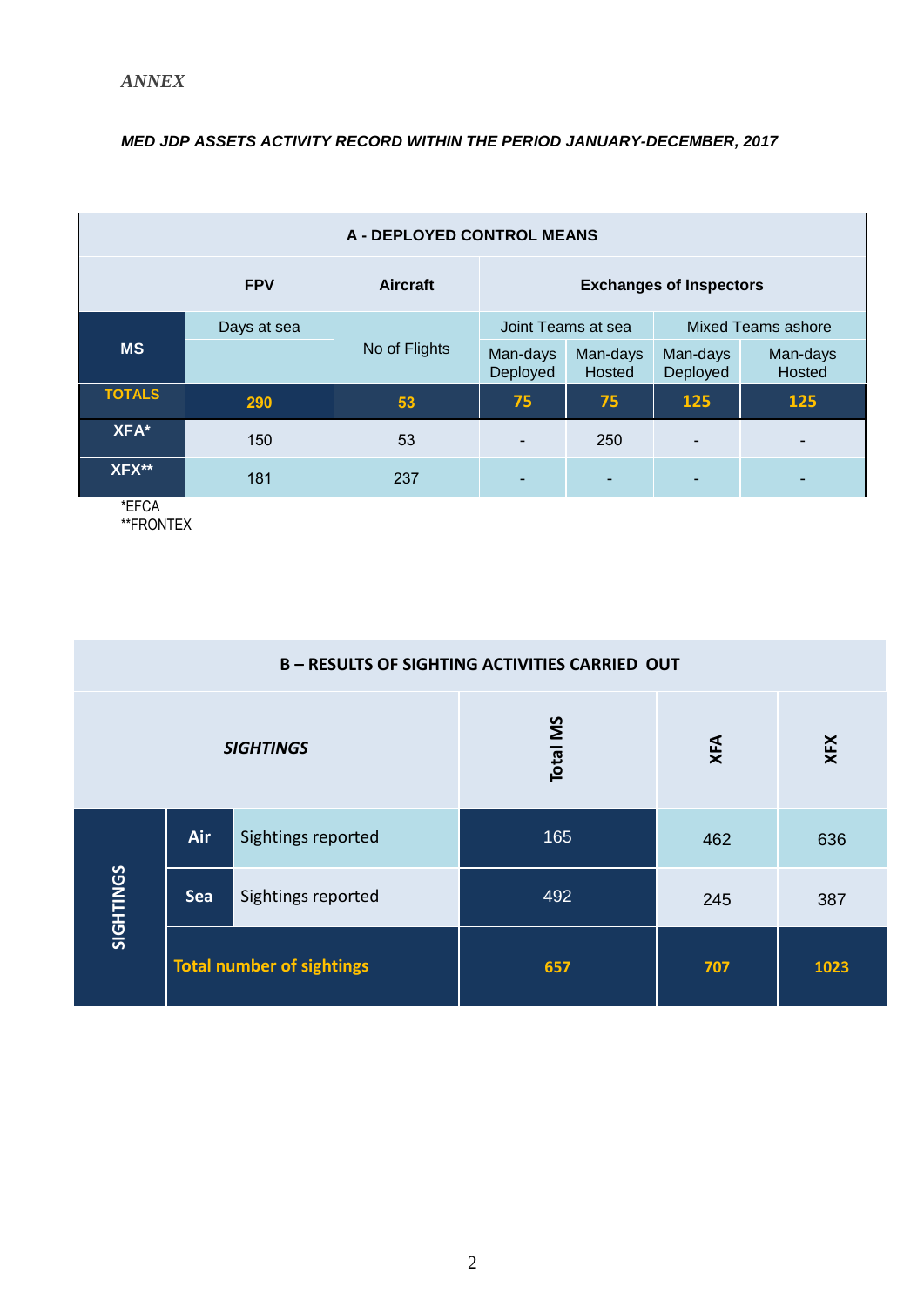| C - RESULTS OF CONTROL ACTIVITIES CARRIED OUT BY REPORTING MS+EFCA |                    |                                                   |               |  |
|--------------------------------------------------------------------|--------------------|---------------------------------------------------|---------------|--|
|                                                                    |                    |                                                   | <b>Totals</b> |  |
|                                                                    |                    | Number of Inspections                             | 557*          |  |
|                                                                    | Vessel             | Number of inspections with suspected infringement | 117           |  |
|                                                                    |                    | % of inspections with infringement                | 21.0          |  |
| <b>SEA ACTIVITY</b>                                                |                    | <b>Total number of infringements detected</b>     | 176           |  |
|                                                                    |                    | Number of Inspections                             | 69            |  |
|                                                                    | <b>Farms/Traps</b> | Number of inspections with suspected infringement | $\mathbf{0}$  |  |
|                                                                    |                    | % of inspections with infringement                | $\mathbf{0}$  |  |
|                                                                    |                    | <b>Total number of infringements detected</b>     | $\mathbf{0}$  |  |
|                                                                    |                    | Number of Inspections                             | 2511          |  |
|                                                                    |                    | Number of inspections with suspected infringement | 60            |  |
|                                                                    | Vessels FV         | % of inspections with infringement                | 2.38          |  |
|                                                                    |                    | <b>Total number of infringements detected</b>     | 80            |  |
|                                                                    |                    | Number of Inspections                             | 97            |  |
|                                                                    | Transport          | Number of inspections with suspected infringement | 11            |  |
|                                                                    |                    | % of inspections with infringement                | 11.3          |  |
|                                                                    |                    | <b>Total number of infringements detected</b>     | 11            |  |
|                                                                    |                    | Number of Inspections                             | 385           |  |
| <b>LAND ACTIVITY</b>                                               | <b>Business</b>    | Number of inspections with suspected infringement | 15            |  |
|                                                                    |                    | % of inspections with infringement                | 3.89          |  |
|                                                                    |                    | <b>Total number of infringements detected</b>     | 18            |  |
|                                                                    |                    | Number of Inspections                             | 131           |  |
|                                                                    | <b>Farms</b>       | Number of inspections with suspected infringement | $\mathbf{1}$  |  |
|                                                                    |                    | % of inspections with infringement                | 0.76          |  |
|                                                                    |                    | <b>Total number of infringements detected</b>     | $\mathbf{1}$  |  |
|                                                                    |                    | Number of Inspections                             | 144           |  |
|                                                                    | Other Traps        | Number of inspections with suspected infringement | $\mathbf{0}$  |  |
|                                                                    |                    | % of inspections with infringement                | $\bf{0}$      |  |
|                                                                    |                    | <b>Total number of infringements detected</b>     | $\mathbf{0}$  |  |
|                                                                    |                    | <b>Number of inspections</b>                      | 3894          |  |
| <b>TOTAL</b>                                                       |                    | Number of inspections with suspected infringement | 204           |  |
|                                                                    |                    | <b>Total number of infringements detected</b>     | 286           |  |

*\* Included inspections data from GFCM Pilot Project and EFCA OPV.*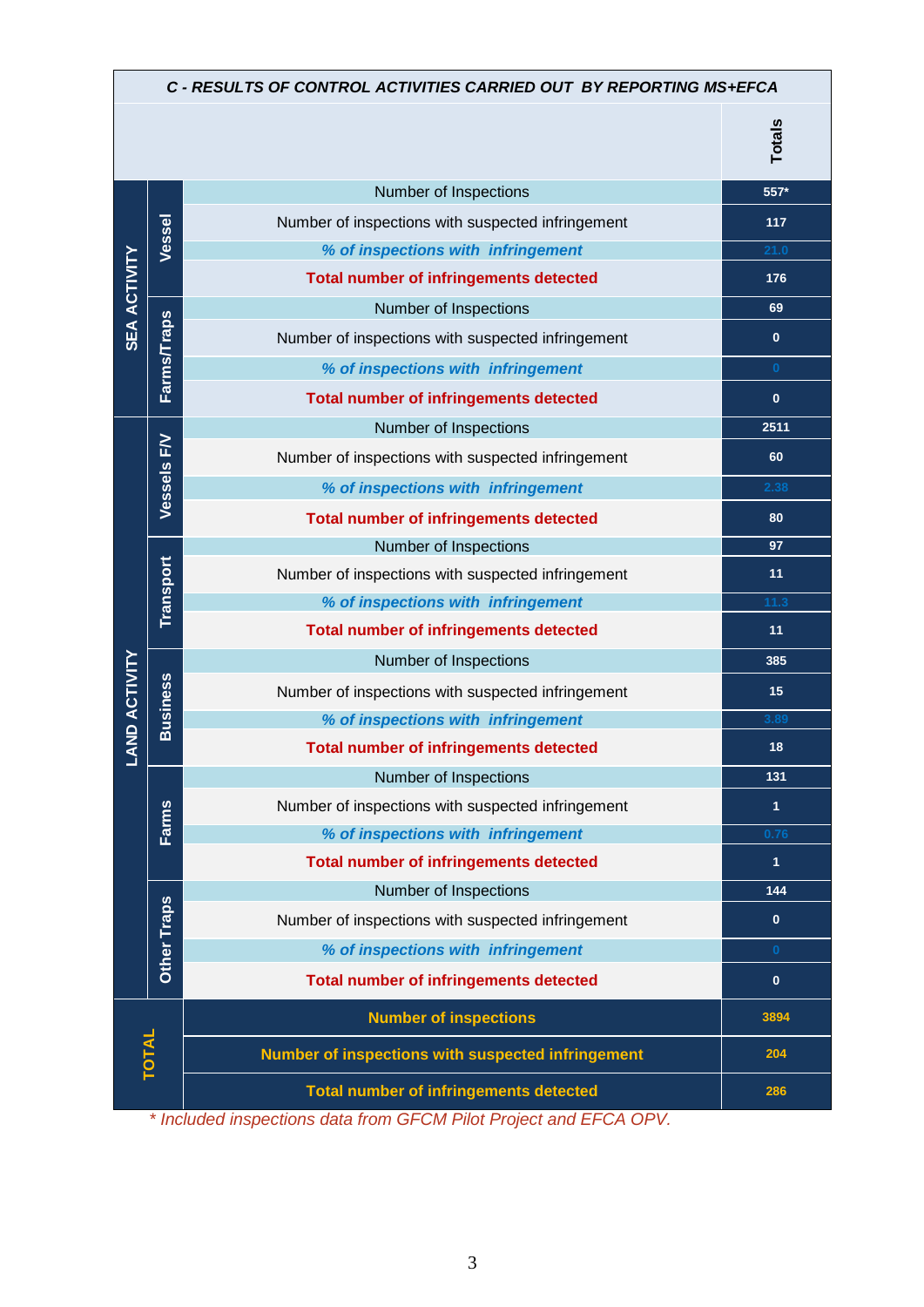| <b>D-RESULTS OF CONTROL ACTIVITIES CARRIED OUT ON THE FLAG STATE OF</b><br><b>INSPECTED OBJECT</b> |                    |                                                                    |                |                             |               |  |
|----------------------------------------------------------------------------------------------------|--------------------|--------------------------------------------------------------------|----------------|-----------------------------|---------------|--|
|                                                                                                    |                    |                                                                    | 品              | $\frac{1}{2}$ $\frac{1}{2}$ | <b>Totals</b> |  |
|                                                                                                    |                    | Number of Inspections                                              | 492            | 65                          | 557*          |  |
|                                                                                                    | Vessel             | Number of inspections with suspected infringement                  | 99             | 18                          | 117           |  |
| <b>SEA ACTIVITY</b>                                                                                |                    | % of inspections with infringement                                 | 20.1           | 27.7                        | 21            |  |
|                                                                                                    |                    | <b>Total number of infringements detected</b>                      | 144            | 32                          | 176           |  |
|                                                                                                    |                    | Number of Inspections                                              | 69             | $\bf{0}$                    | 69            |  |
|                                                                                                    | Farms/traps        | Number of inspections with suspected infringement                  | $\bf{0}$       | $\bf{0}$                    | $\mathbf{0}$  |  |
|                                                                                                    |                    | % of inspections with infringement                                 | $\overline{0}$ | $\overline{0}$              | $\mathbf{0}$  |  |
|                                                                                                    |                    | <b>Total number of infringements detected</b>                      | $\bf{0}$       | $\bf{0}$                    | $\mathbf{0}$  |  |
|                                                                                                    |                    | Number of Inspections                                              | 2340           | 171                         | 2511          |  |
|                                                                                                    | Vessels FV         | Number of inspections with suspected infringement                  | 59             | $\mathbf{1}$                | 60            |  |
|                                                                                                    |                    | % of inspections with infringement                                 | 2.52           | 0.58                        | 2.38          |  |
|                                                                                                    |                    | <b>Total number of infringements detected</b>                      | 79             | 1                           | 80            |  |
|                                                                                                    |                    | Number of Inspections                                              | 97             | $\bf{0}$                    | 97            |  |
|                                                                                                    | Transport          | Number of inspections with suspected infringement                  | 11             | $\bf{0}$                    | 11            |  |
|                                                                                                    |                    | % of inspections with infringement                                 | 11.3           | $\overline{0}$              | 11.3          |  |
|                                                                                                    |                    | <b>Total number of infringements detected</b>                      | 11             | 0                           | 11            |  |
|                                                                                                    | <b>Business</b>    | Number of Inspections                                              | 385            | $\bf{0}$                    | 385           |  |
| <b>LAND ACTIVITY</b>                                                                               |                    | Number of inspections with suspected infringement                  | 15             | $\bf{0}$                    | 15            |  |
|                                                                                                    |                    | % of inspections with infringement                                 | 3.89           | $\overline{0}$              | 3.89          |  |
|                                                                                                    |                    | <b>Total number of infringements detected</b>                      | 18             | $\bf{0}$                    | 18            |  |
|                                                                                                    |                    | Number of Inspections                                              | 131            | $\bf{0}$                    | 131           |  |
|                                                                                                    | Farms              | Number of inspections with suspected infringement                  | 1              | $\bf{0}$                    | $\mathbf{1}$  |  |
|                                                                                                    |                    | % of inspections with infringement                                 | 0.76           | $\overline{0}$              | 0.76          |  |
|                                                                                                    |                    | <b>Total number of infringements detected</b>                      | 1              | $\bf{0}$                    | $\mathbf{1}$  |  |
|                                                                                                    | <b>Other Traps</b> | Number of Inspections                                              | 144            | $\bf{0}$                    | 144           |  |
|                                                                                                    |                    | Number of inspections with suspected infringement                  | $\bf{0}$       | $\bf{0}$                    | $\bf{0}$      |  |
|                                                                                                    |                    | % of inspections with infringement                                 | $\overline{0}$ | $\overline{0}$              | $\bf{0}$      |  |
|                                                                                                    |                    | <b>Total number of infringements detected</b>                      | $\bf{0}$       | $\bf{0}$                    | $\bf{0}$      |  |
|                                                                                                    |                    | <b>Number of inspections</b>                                       | 3658           | 236                         | 3894          |  |
| <b>TOTAL</b>                                                                                       |                    | <b>Number of inspections with suspected</b><br><i>infringement</i> | 185            | 19                          | 204           |  |
|                                                                                                    |                    | <b>Total number of</b><br><b>Infringements detected</b>            | 253            | 33                          | 286           |  |

*\* Included inspections data from GFCM Pilot Project and EFCA OPV.*